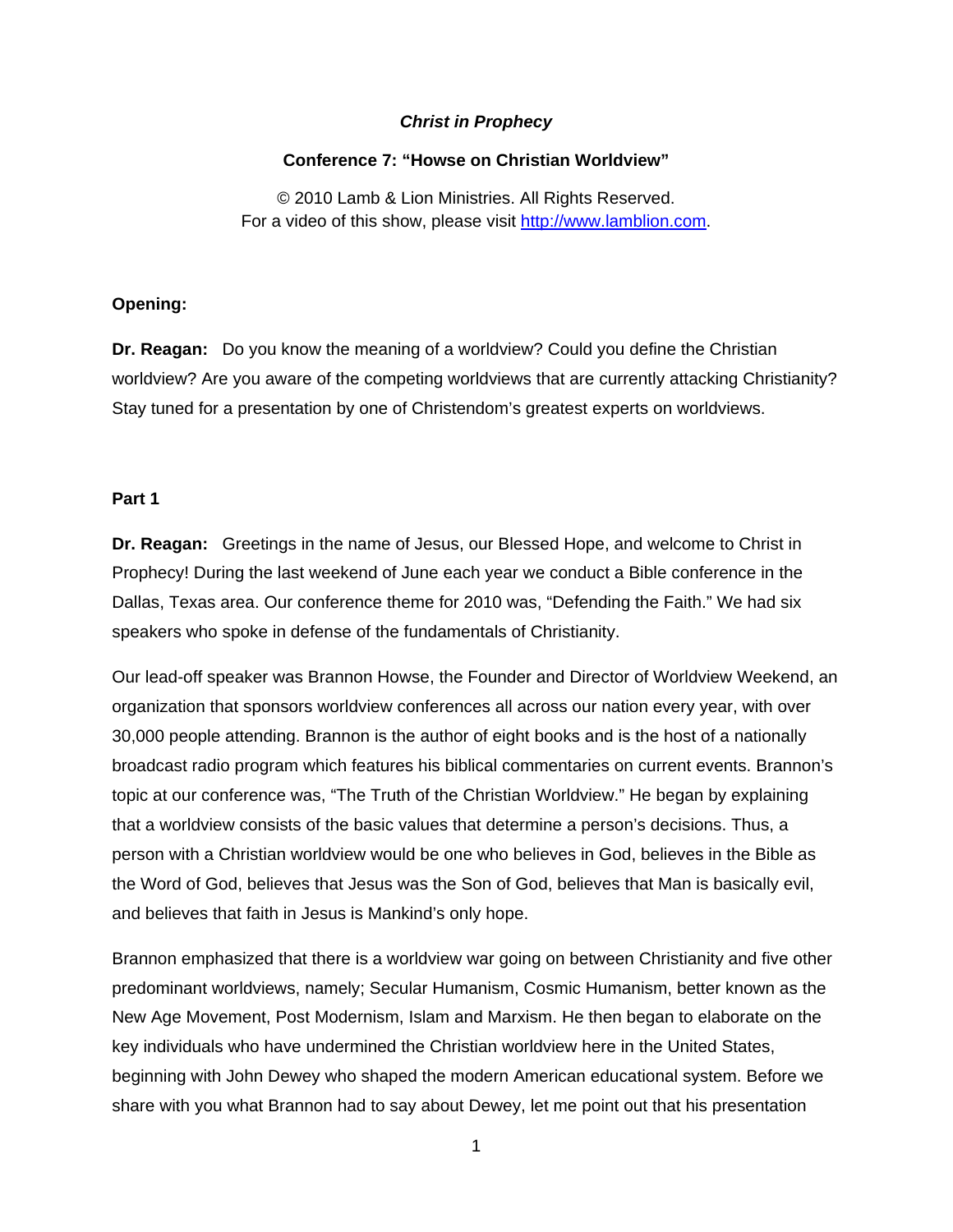was based on his latest book titled, *Grave Influence*. In the book he presents 21 persons who are undermining America and impacting the world from the grave. And now, here is Brannon Howse speaking about John Dewey.

**Brannon Howse:** I am waiting for more people to explain to the American people when the great transformation in America happened. And it largely began aggressively in 1933 when John Dewey the father of modern education who signed the Humanist Manifesto who started the social society in America who went to Russia in 1920 to study the Karl Marx way of education and then came back to America to teach it at Columbia University. John Dewey who was involved in helping start the American Communist Leftist Union you know them as the American Civil Liberties Union when John Dewey brought the Frankfurt school to America in 1933 that's when things really began to speed up. And these were German intellectuals who had been in Germany and they started their, what we call now the Frankfurt school in 1923 in Germany and they helped lay the academic and worldview foundation for the acceptance of Adolf Hitler. And they taught Friedrich Nietzsche who said, "God is dead, not only is God dead but we can smell his rotting corpse." What did he mean? We've killed the idea of God in the conscience of the people.

My friends we have largely killed the idea of God in of the conscience of a whole generation and we are about to reap the consequences I fear with our next holocaust after the murder of 53 million babies which is going to be active and is active euthanasia particularly for the rationing of health care. I have asked my radio audience to send me stories of active euthanasia in this last week I have been flooded with nurses and family members and hospice workers detailing active euthanasia and it is this generation that has been taught the idea of Nietzsche who is one of the most read authors on college campus today, "God is dead, it doesn't matter how you live. The highest calling in life is to serve the state." Nihilism or Nihilism; life has no meaning aside from serving the state, and when you can longer serve the state you are not productive human resource you are just in the way and the right to die is now becoming the duty to die. And a whole generation, multiple generations now have been taught the life-boat scenario, five in the life boat there are provisions for four who is the least valuable who must go over for the good of the group. And my friends, educators, parents, professors who taught this to one generation after another are going to be the ones to find themselves being thrown over the life-boat.

Nietzsche said we need spiritualize cruelty. The Frankfurt schools studied Nietzsche, Hitler studied Nietzsche. Hitler liked to have his picture taken staring at a bust of Nietzsche. Hitler had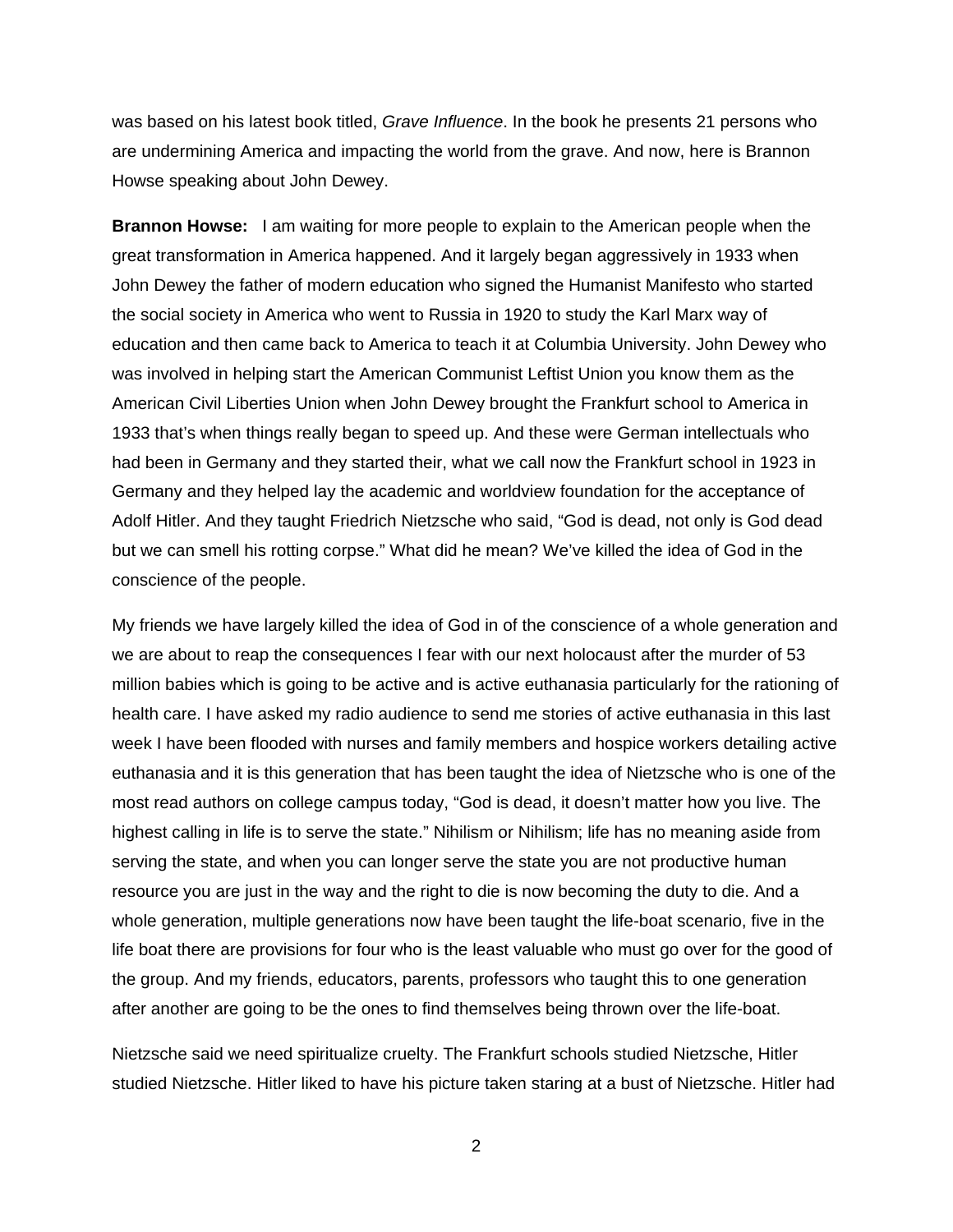the works of Nietzsche edited and hand off to Mussolini. And so when the Nazi party came to full power the Frankfurt school folks got nervous and so they left Germany and came to America at the invitation of John Dewey in 1933.

Now who are some of these radicals that are ruling from the grave, that I look at in the book, "Grave Influence?" Well one of them is Alice Bailey now this will show you just how seriously of a spiritual battle this is. Alice Bailey was like and is really like many young people today. She was involved in Christian ministry work; she said she read her Bible every night. But one night she set aside her Bible which she was in the habit of reading and she picked up a book by Helena Blavatsky an occultist, "The Secret Doctrine" was the name of the book. This is who Adolf Hitler also studied. And as she read this demonic book she ended up meeting her own demon, the Tibetan is what she called him. And together they wrote over 24 books totally 10,000 pages. Now I don't want to give too much credibility to demons tonight, but I do want to show you some of the things that she said so you can understand just how serious this spiritual battle really is. Alice Bailey is what the Scriptures warned us about in 1 Timothy 4:1, "Now the spirit expressly says in a later time some would abandon the faith or depart from the faith and follow deceiving spirits, and doctrines of demons." And that is happening today and I will talk about that more.

This is what her and her demon said, "The hierarchy is struggling hard with the so called forces of evil and the new group of world servers is the instrument." So the new group of world servers will be the instrument to battle the forces of evil. Do you know who the forces of evil are? Christians. And the new group of world servers will be the instrument. I'll tell you who they are in just a minute. These forces of evil, the entrenched ancient ideas which must now disappear if the new age is to be ushered in as desired." Look she is using the phrase new age, or new age movement; that is your pagan spirituality, your cosmic humanism. And the old established rhythm said her and her demon in her books and inherent in the old forms of religion, of politics, and of social order must give place to newer ideas to the synthetic understanding and to the new order."

Notice that phrase again, "new order, or new world order." The media always laughs at us when we use that phrase, "new order, or new world order." Folks we are only quoting the elite. We are only quoting them. This is exactly what Henry Kissinger said on the floor of the stock exchange just days before Barak Obama was inaugurated, he said, "He has the chance to usher in the New World Order." A few days later he wrote an article in the International Herald in January of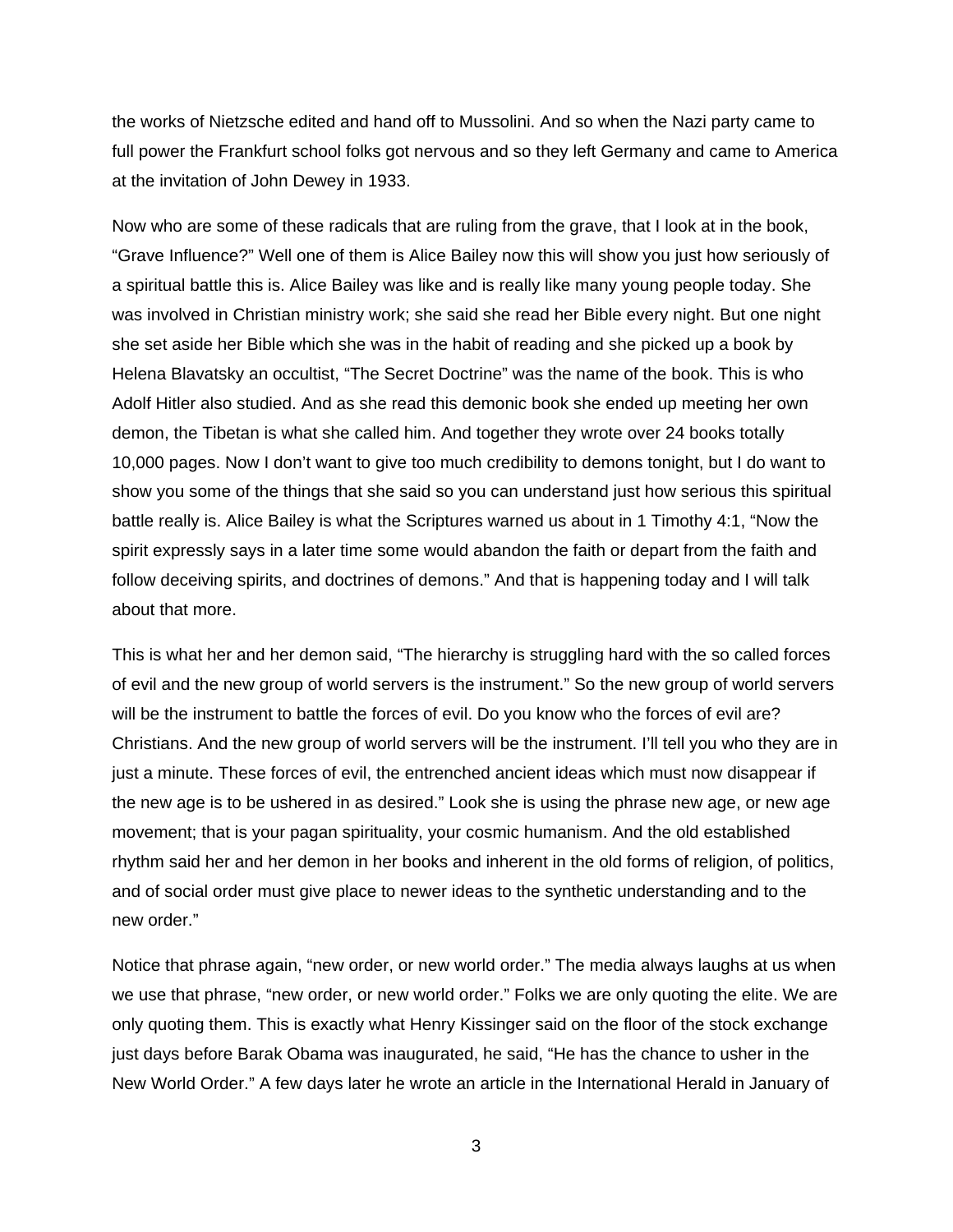'09 and said, "Chance for New World Order." Gorbachev wrote an article the exact same week saying, "The financial crisis is the chance for global governance." You had the Prime Minister then of Great Britain Brown come out at the end of one of the G20 meetings and say, "This is the beginning of the New World Order." You had the new installed of January of 2010 the new full-time first installed President of the European Union who in late '09 said, "That 2009 was the beginning of the New World Order." I am only giving you their phrases. Where does this phrase come from? It comes right out of the demonic realm.

Through the meeting of certain great and outstanding personalities who are particularly sensitive to the will to power. Have you heard that phrase before; the will to power? That is Nietzsche. Nietzsche said, "The highest calling in life is the will to power. It doesn't matter how you get it just as long as you get it and maintain it. Doesn't matter how you get it." In fact he said Nietzsche said, "There's not right there's not wrong all there is; is the will to power." He even wrote a book called, "Beyond Good and Evil." He said, "We've got to get beyond good and evil, all there is; is the will to power." He wrote a book later called, "The Antichrist," he used to sign his own letter sometime Friedrich Nietzsche the Antichrist, sometimes just the Antichrist. It was the last book that he wrote, within days of finishing it he went nuts and spent the next 10 to 11 years out of his mind. But his book was called, "The Antichrist."

He was involved in the demonic realm I truly believe. And here is another person involved in the demonic realm Alice Bailey saying with her demon, "What is the calling in life? The will to power." So these people who are part of the new group of world servers who will be the instrument to destroy the forces of evil; Christianity to usher in the new age are people who are particularly sensitive to the will to power. They have altered their character and their national life and emphasizing increasingly the wider human values. These men inspired the initiation. Who are some of these people? Well you've got Mussolini, Hitler, Stalin, these are who are part of the new group of world servers she says, they are people who particularly sensitive to the shamba forces the demonic forces.

Who would be your members of the new group of world servers today? I think I just named off a lot of them for you a while ago. Those calling for the new order, the new world order for global governance for sustainable development which we don't have time to go into which is the new buzz word coming out of the UN in 1992 for the destruction of Christianity the implementation of global governance, pagan spirituality, abortion on demand, population control, prosecution of Christians, end of parental authority all comes under what is called sustainable development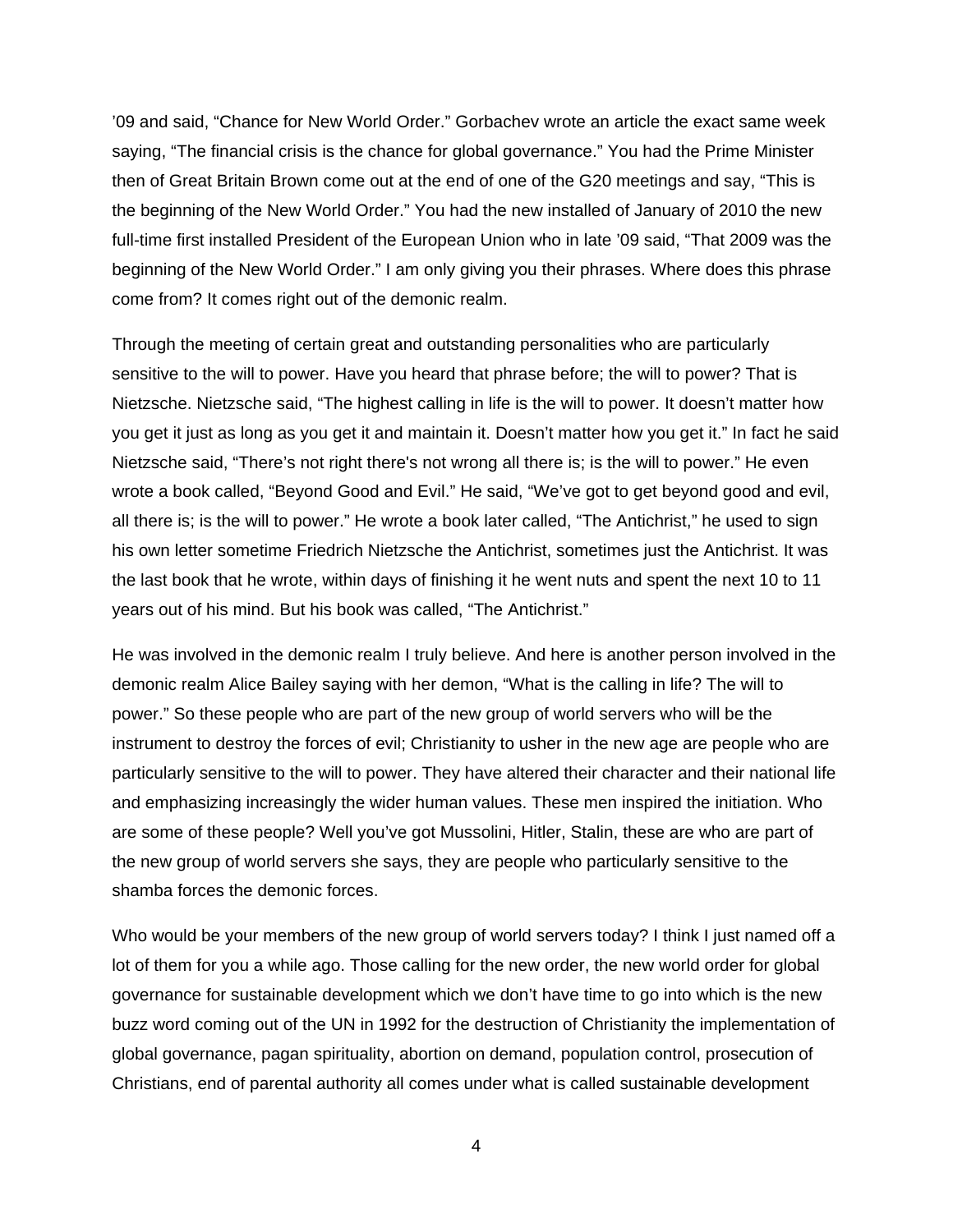from the UN in 1992 with Maurice Strong and Gorbachev. Maurice Strong I quoted him in my book in '95 said, "The only hope of the world is that the industrialized civilizations collapse. Isn't it our responsibility to bring that about?" And indeed they are bringing it about today on purpose. These are the agents said Alice and her demon creators of the new order, destroyers of what must be destroyed. What are they wanting to destroy? Christianity. Her and her demon said that they would implement this new order three ways; teaching pluralism to children, that means that all religions are equal, pluralism, all religions are equal. Except of course Christianity that is bigoted and intolerant. Is that happening today, pluralism? Oh, indeed. Two; reject the exclusivity of Jesus Christ. No not John 14:6, "Jesus is the only way." All roads lead to God. Oprah said, "There could not possibly be just one way to God there are millions of ways." And then she said, "Teach people to tap into their unconscious mind and discover that they are god." And here is Oprah she has been teaching this with Eckhart Tolle and other New Agers that she has been pushing and promoting on her XM site radio show. About a year and a half ago she taught this ladies book another one of the 20 radicals I look at in the book, "Grave Influence," Helen Schuckman. Helen Schuckman taught at Columbia University and she also consulted a demon and she, by the way Alice Bailey wrote her book by going into a trance and through automatic writing, automatic writing. Helen Schuckman however wrote her new age book, "A Course in Miracles," which became the New Age Bible over 600 pages she wrote it by going into a trance and listening to what a demon would say and then she would write it down in shorthand. And then she would read it back later to one of her college friends, or professor friends who then would type it up, and they did this is secret and what was born was the book, "A Course in Miracles." And Oprah taught it last year on her XM site radio show about a year and a half ago. Hebrews 13:9 says, "Don't be carried away by all kinds of strange teachings."

Here is another one of the radicals that I look at in the book, Karl Marx. All these people by the way hate God. You know what do you know what Helen Schuckman said by the way in her book? She said certain things like, "Salvation comes from me, don't make the pathetic error of clinging to the old rugged cross Jesus is a man like any other. Sin is not real, sin is lack of love." And you know what Karl Marx like Alice Bailey you remember Alice Bailey read her Bible every night and was involved in Christian ministry book before she turned to the occult same thing with Karl Marx. He claimed to be a Christian as a young man; I even have poetry written by him, beautiful Christian poetry. But sometime after high school he turned and got into the demonic realm. His own father believed he was also possessed; I quote that in the book. And Karl Marx said, "My objective in life is to dethrone God and destroy capitalism." "My objective in life is to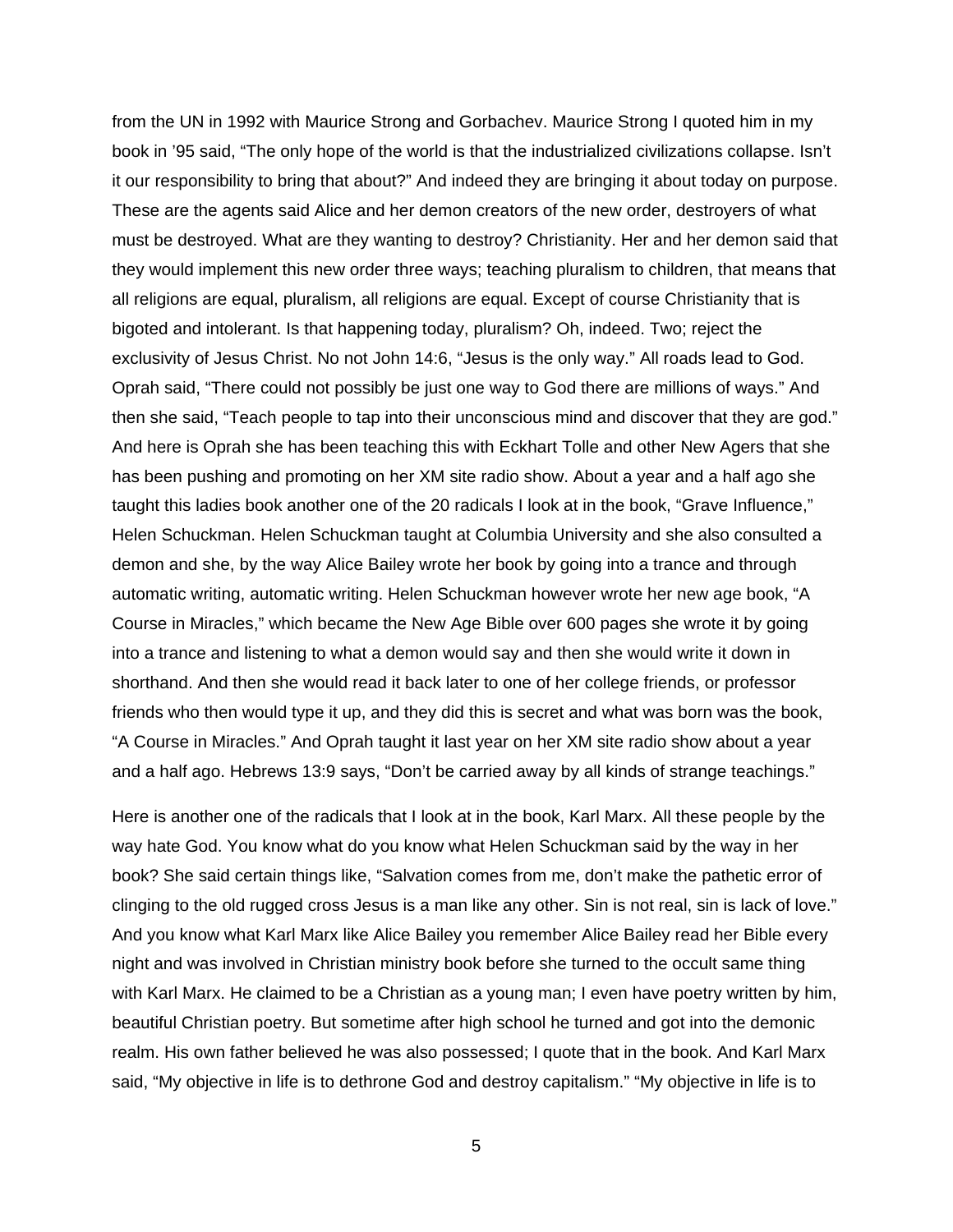dethrone God and destroy capitalism," Karl Marx. He was involved in Satanism, wrote a play dripping with Satanism I believe. Karl Marx the father of Marxism the "Communist Manifesto," with Engels and he said, "I wish to avenge myself against the one who rules above." "The idea of God is the keynote of a perverted civilization, it must be destroyed." Marx said, "Man looked for a super human being in a fantastic reality of heaven and found nothing there but the reflection of himself.

## **Part 2**

**Brannon Howse:** Here is John Maynard Keynes, John Maynard Keynes taught at Harvard University he's the man… You know reality is this you've got Karl Marx- Marxism, John Maynard Keynes that is Marxism. Keynesian economics is another word for Marxism. You've got Marxism, Communism, Socialism being the economic philosophy of Marx and you've got Keynesian economics, same thing you might as well say Marxism. You can say Keynesian economics, or you can say Marxism. You can say Marxism or you can say Keynesian economics, it is the same thing. And this is John Maynard Keynes from Harvard University. In fact this is what Joan Robbins of Marxist economist who was a friend who worked with Keynes said, "The little difference between Marx and Keynes are verbal."

John Maynard Keynes is the one who is responsible for the Depression being longer and deeper by saying that when there is an economic slow-down the government becomes the primary spender, government becomes the primary employer. Sound familiar? And Larry Summers the Presidents chief financial man here now today 2010 says when asked on television who influences your thinking more than anyone else, without hesitation he said, "John Maynard Keynes." Oh, I can't tell you the number of elected officials that I have seen on television saying, "Keynesian economics is what we need. Keynesian economics is what we need." Printing of money, the government becomes the primary spender, the primary employer.

And what was the objective of John Maynard Keynes? Well John Maynard Keynes was a Fabian socialist. What is a Fabian socialist? Well Fabian socialism was started in London in 1883 and a Fabian socialist wants socialism by evolution not revolution. They want it over time. And frankly right now my friends there is a war going on within the liberals department and between those who are the Fabian socialist who want to do it over time and those who are outright revolutionary Marxist that want it right now, who think the time is fleeting and we might not get another chance we better go now. So there is a war going on between the liberals right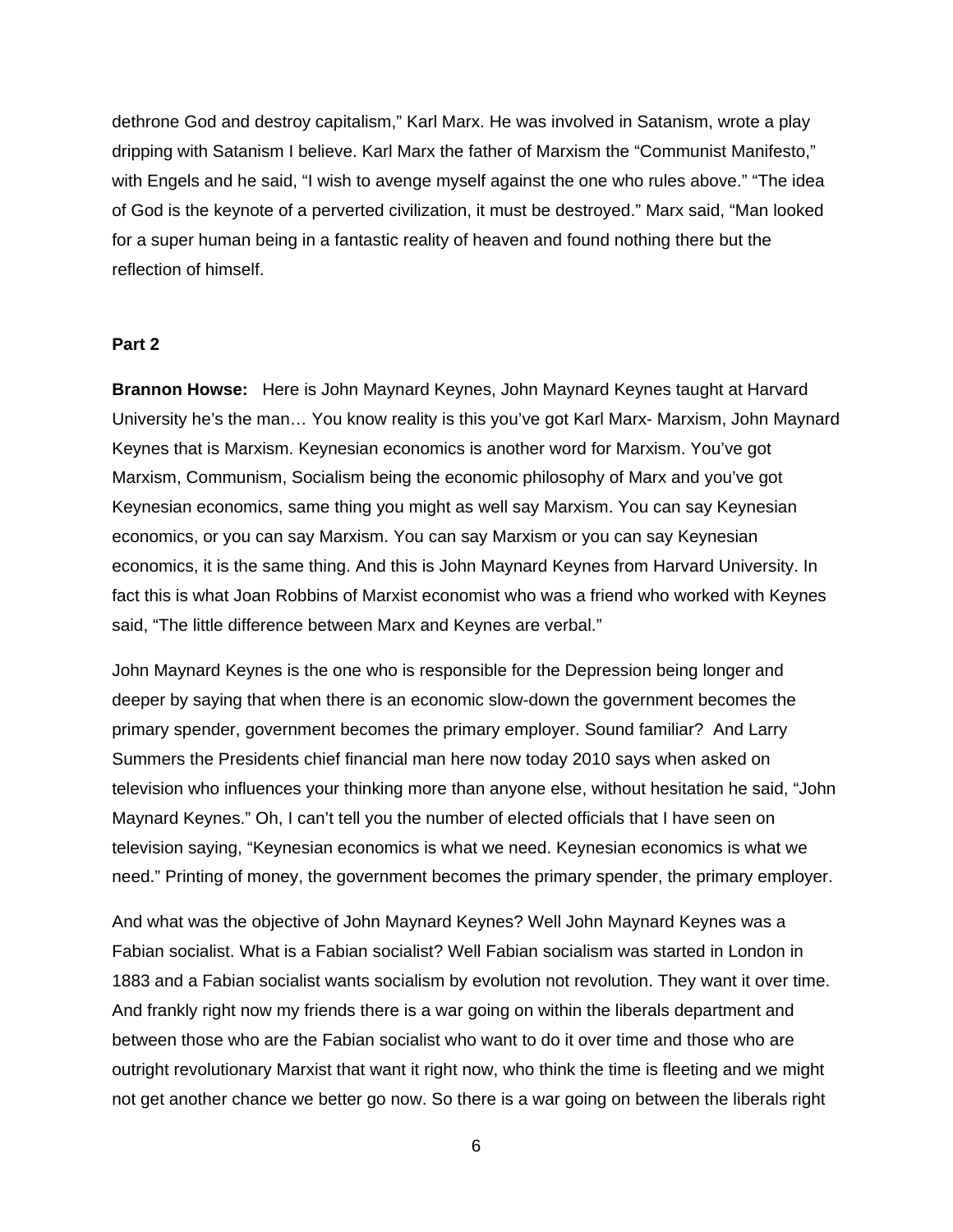now; between the Fabian socialists like some of our Republican friends who are Fabian socialist, right? And some of the more moderate democrats that are Fabian socialist. And then your extreme liberals who are just flat out revolutionaries, so there is a battle going on. But your Fabian socialist wants socialism by evolution not revolution. And that was what John Maynard Keyes was.

The end game of a Fabian socialist is this; global governance, that is the end game goal of a Fabian socialist, they want global governance. John Maynard Keynes by the way do you know what he said? John Maynard Keynes said, "This is how we implement socialism by a continuous process of inflation, by a continuous process of printing money. He said by a continuous process of inflation governments can confiscate secretly and unobserved an important part of the wealth of their citizens." By this method they not only confiscate our… they not only confiscate but they confiscate arbitrarily. And while the process impoverishes some it actual enriches others; like Al Gore and others who make billions of dollars on Cap and Trade and trading carbon credits. The process engages all the hidden forces of economic law on the side of destruction and it does so in a manner that not one man in a million can diagnose.

My friends today our currency has been so inflated since the creation of the Federal Reserve which is completely unconstitutional but it came about in 1913. By the way Congress is supposed to be in control of the money and the Constitution calls for it be backed by gold and silver. You can thank a man who said he wasn't a Fabian socialist but then and after he got into the White House Richard Nixon said, "I am a Fabian socialist, close the gold window." And today compared to 1913 your dollar is worth 4-5 cents. And in 2009 they inflated our currency by 74% over 84 days; actually they did that in 2008. Inflate our currency by 74% over 84 days, amazing huh? And that's nothing compared to what they have done. This is inflation; it takes more dollars to buy things, devaluing your currency, stealing your wealth, stealing your capital so you can not be a capitalist.

What does the Bible say about this? The Bible has two Ten Commandments against this one is, "Thou shalt not covet," the other one is, "Thou shalt not steal." And anytime you steal from someone or take from someone what is not rightfully yours, you are stealing. And when you take from someone what is not rightfully yours and give it someone else that is theft that is coveting that is redistribution of wealth that is socialism. And yet many Christians think our progressive income tax system is exactly what needs to happen because this is the way to make sure that everybody has what they need.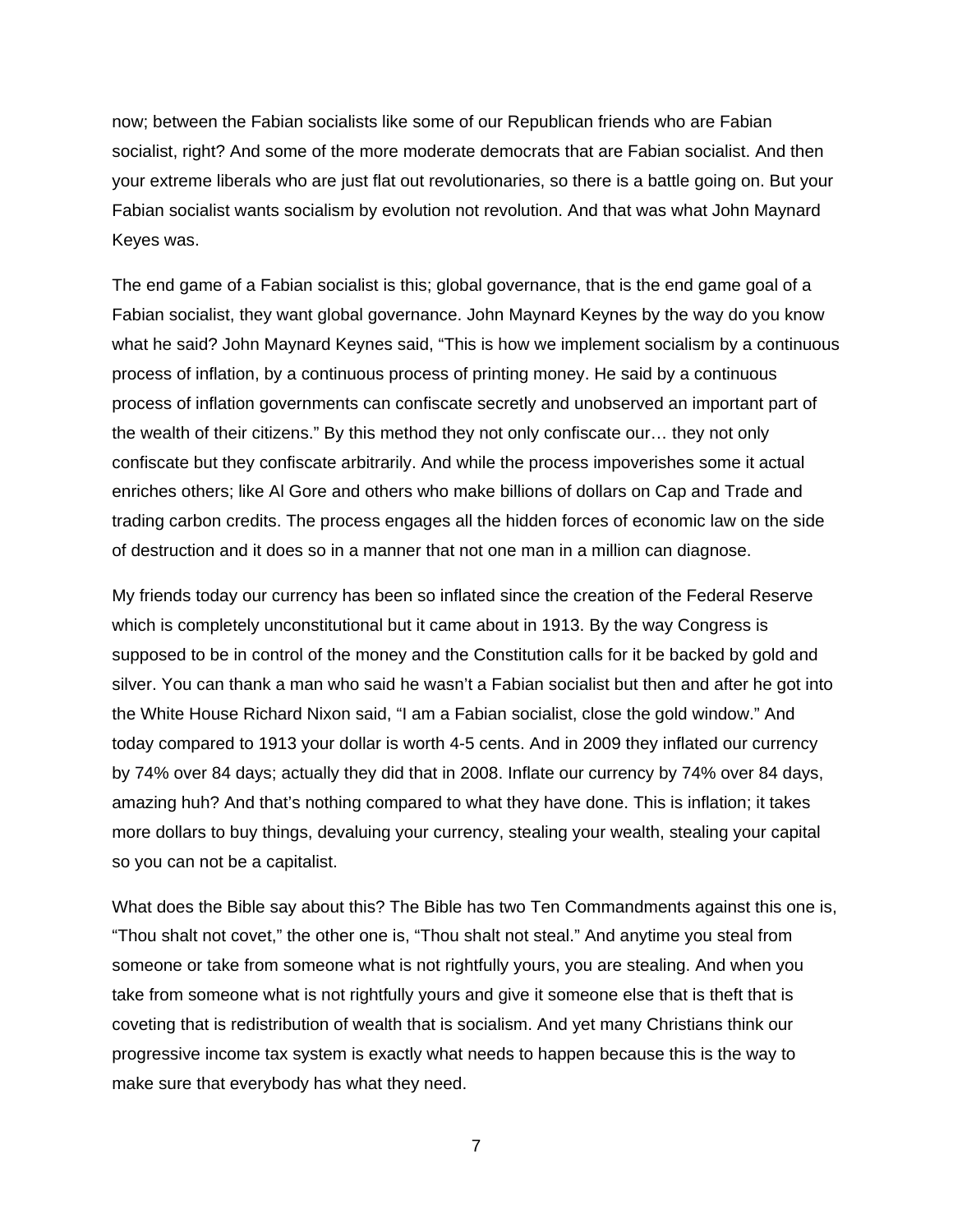What did Karl Marx says, "My goal is to dethrone God, and destroy capitalism." So John Mayner Keynes, here is what Zygmund Dobbs writing about Keynes said, and his book is available for free on-line, he said, "Singing the red flag the high borne sons of the British upper class lay on the carpeted floor spitting out socialist schemes and homosexual intermissions. The attitude at such gatherings was anti-establishmentarian. To them the older generation was horribly out of date, even superfluous. The capital system was declared obsolete and revolution was proclaimed as the only solution. Christianity was pronounced an enemy force." All of these people hate Christianity, all of them. And the worst sort of depravity was eulogized is that love that passes all Christian understanding. Chief among his ring of homosexual revolutionaries was non other that John Mayner Keynes. Keynes was characterized by his male sweet heart as a, "liberal, a sodomite, an atheist, a statistician, and a particular depravity was the sexual molestation of little boys." Yeah.

And it goes on today through the promotion of another gentleman I talk about in my book, and I use that word loosely, John Mayner Keynes did this but so did another guy by the name of Alfred Kinsey, Alfred Kinsey, a whole chapter on him. Who said, "Children should be sexually active by age six." Did you hear on FOXNews.com this week the school passing out contraceptives to six year olds? As soon as I was sitting at my desk and I heard that I lifted my head and I thought, six years old, why six years old, Alfred Kinsey. The kids must be sexually active by six years old before they are influenced by Christianity. John Mayner Keynes and Alfred Kinsey. You see you start seeing these guys, these 21 radicals, I was able to connect a lot of their worldviews and their beliefs and their perversions together, because guess what they are serving the same master.

So my friends what are they doing to us? They are creating a major crisis on purpose. We began to speak about this well over a year ago, about year and a half ago and we sent it out to all the talk show hosts. I sent it to my friend David Limbaugh to give to Rush, I sent it to Glen Becks producers, and other folks and thankfully some of them now over the last several months have been speaking about it. My friend James Simpson wrote a ground breaking article on our website about the manufactured crisis and the Cloward-Piven strategy to deliberately collapse the system and that is what they are doing.

And there is this book, Pulitzer Prize winning author James McGregor Burns wrote in his book in '84, "The Power to Lead," said, "Let's face it the framers of the constitution have been to shrewd for us they have been too smart for us." He said, "We cannot just tinker around and have frail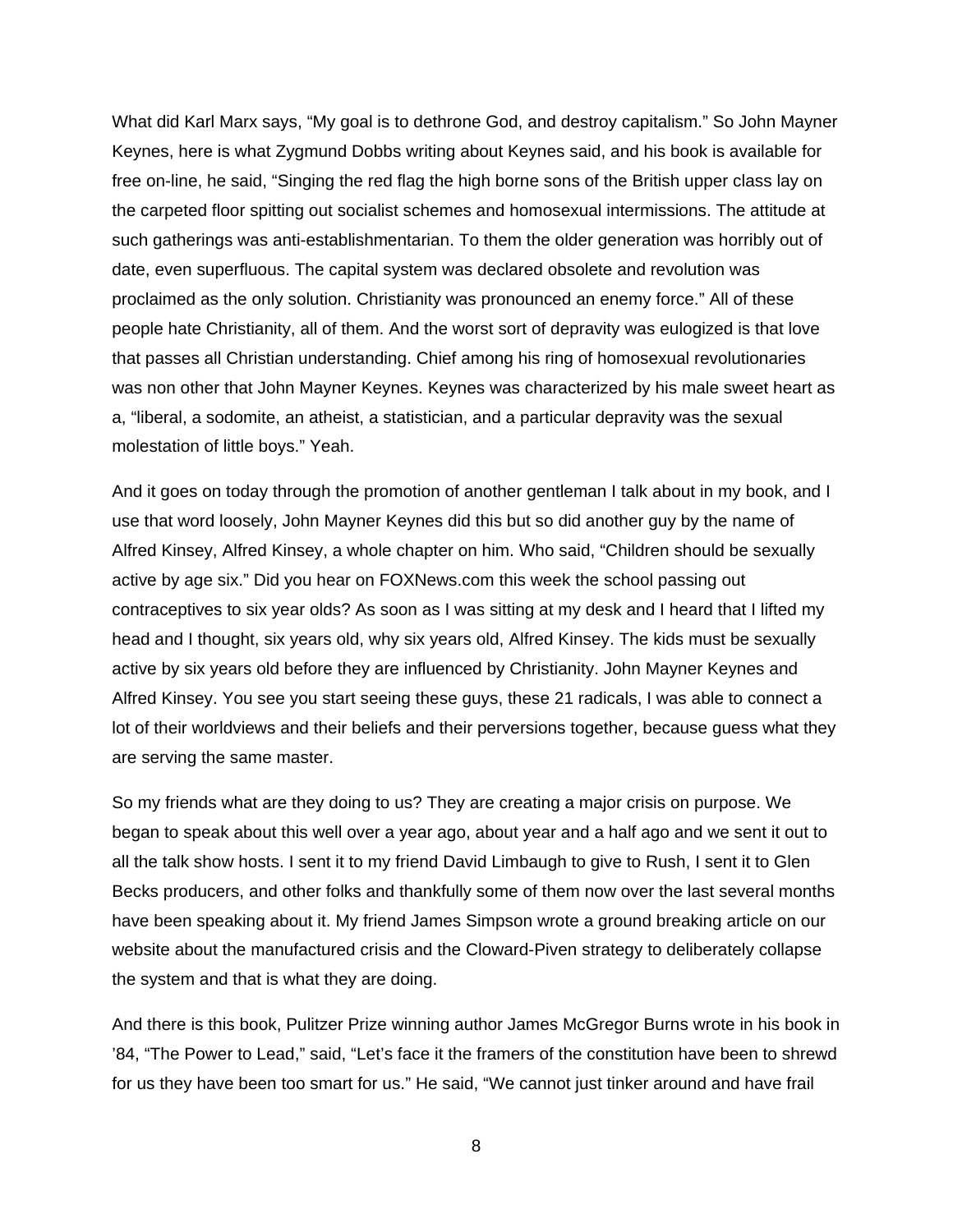bridges, we've got to turn the Founders on their head. But the American people will not let us go where we need to go, the only way they are going to accept these radical alien changes to our form of government is through a stupendous and during a stupendous national crisis." My friends Lenin said you need at least two things for a revolution, you need a crisis and you need the youth of the middle class. And my friends they've got both right now. A crisis and boy they've got the youth of the middle class, they unfortunately predominately have the youth of our own evangelical churches.

Saul Alinsky is someone that I look at in the book, "Grave Influence," he also is involved in this spiritual battle because guess who he dedicated his book too, Saul Alinsky? Satan. I think they have taken it out of some of the books now, but I have some of the originals where the foreword was dedicated to Satan. Lest we forget at least a over the shoulder acknowledgement to the very first radical from all our legends, mythology, and history, the first radical known to man who rebelled against the establishment and did so effectively that he lest one his own kingdom, Lucifer. Our President studied Saul Alinsky, our President taught Saul Alinsky. Our Secretary of State, Hilary Clinton wrote her thesis on Alinsky. Alinsky wanted her to come work for him; she decided to go instead to be a staffer on Capitol Hill.

My friends we have people that are committed to the ideas of Saul Alinsky who was a neo-Marxist, neo meaning new. He is a new kind of Marxist. What does that mean? He did not believe that you could have a revolution through guns and bullets he believed the way to have a revolution that lasted was to penetrate every institution of a culture; education, church, law, science, economics, and bring it down. It is what the Italian communist Antonio Gramsci called the Long March through the institutions. And that is who Saul Alinsky studied, Antonia Gramsci an Italian Communist who said to Mussolini, "You are going about this all the wrong way. Not guns not bullets, change their hearts, change their worldview, and they will love their servitude." He didn't like it he threw him in jail where he died. Alinsky studied Antonio Gramsci wrote, "Rules for Radicals," Obama studied it, taught it. Hilary wrote her thesis as I said on it. And it is the philosophy that is running today.

What all did Alinsky say, "He said that a community organizer…" By the way he used the word, change in his book over and over, and by change he means revolution." And he used the phrase community organizer which our President was. A community organizer is first and foremost committed to relativism.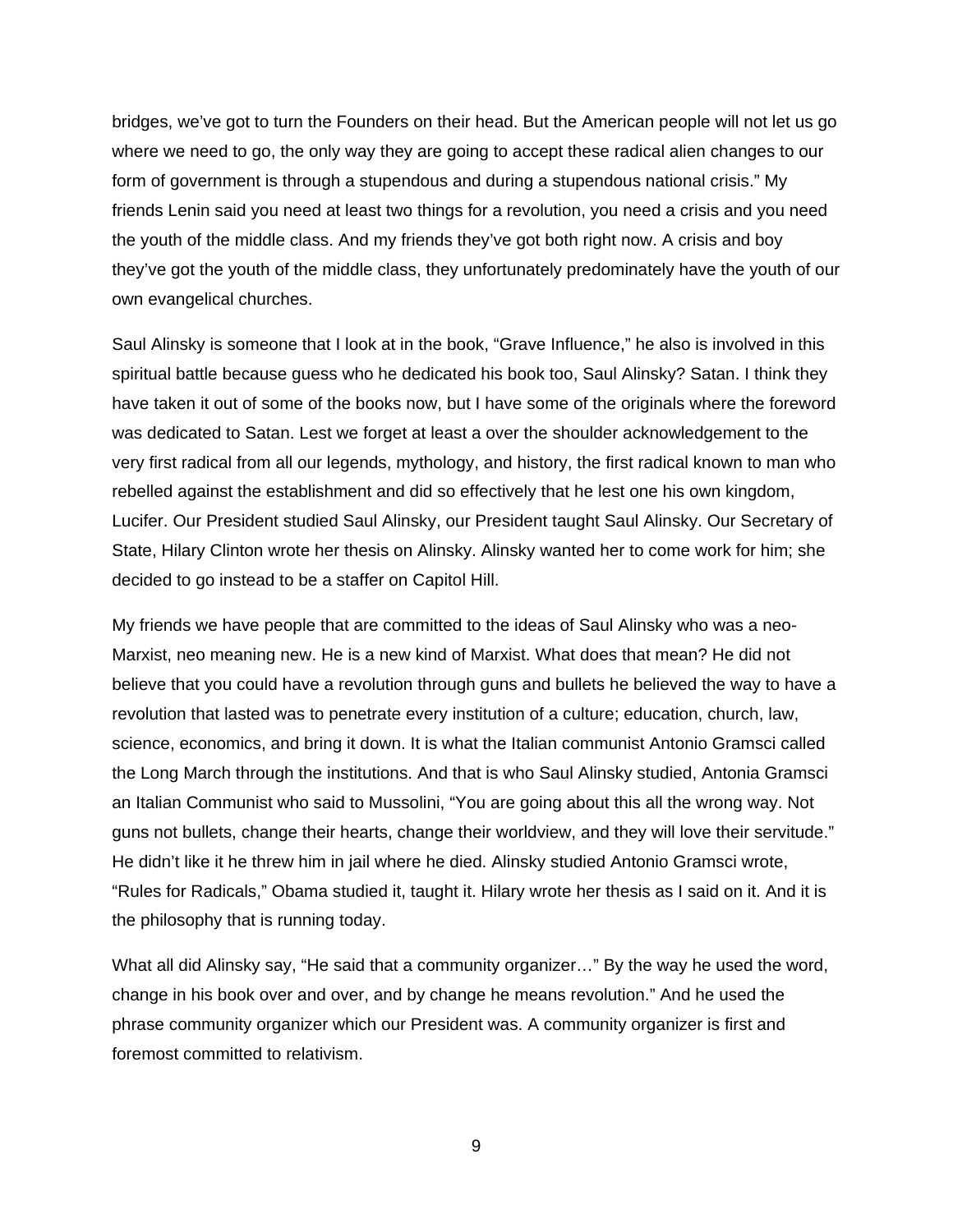What does the Bible say about relativism? Genesis 3:1-5, Satan appears to Adam and Eve and says to them, "You decide what is right, what is wrong." One of the very lies of humanism, and that is what a community organizer must be committed to, truth is relative. You see this is so important that we are teaching, not truth is relative, but truth is absolute. And what is truth? The Bible says, "Thy Word is truth." Why is thy Word truth? Because it is a reflection of God's character and nature. It is so important that we are hooking the Bible to the character and nature of God otherwise we are involved in teaching legalism to our kids, a book of rules, of do's and don'ts. But when you connect it to the character and nature of God, why don't we murder ask a young person and they say, "Because the Bible says not to." Why does the Bible say not to? Because God does not like murder. But why does God not like murder, and why does the Bible say not to murder? That is the end of the conversation, they don't know. The answer is, "The Bible says not to murder because God is opposed to murder because murder is not consistent with His character and nature. Why is purity right? Because He is pure. Why is honesty right? Because He is truth. Everything must come back to the theology and doctrine and the character and nature of God.

My friends in conclusion let me tell you this Julian Huxley the brother of Aldous Huxley said years ago this is what would happen. He said, "At the moment two opposing philosophies of life confront each other, you might categorize the two philosophies as two super nationalisms or as individualism versus collectivism or as capitalism verses communism or Christianity versus Marxism. I don't what you call it He said, you can call it whatever you want. But can these opposites be reconciled? This antithesis be resolved in a higher synthesis I believe not only that this can happen but through the inexorable dialectic of evolution, it must happen." What is he saying? These opposing ideas will merge, they will synthesis produce a mixture of both and people will follow them including Marxism and Christianity coming together and we call it Liberation Theology, Social Justice, Reverend Jeremiah Wright, Reverend Jim Wallis and many of our church denominations are buying it. I saw one major denomination has a leader who keeps on talking about the importance of social justice. We have one major evangelical leader inside the Southern Baptist sitting on a U.S. Muslim Engagement Committee with people who he says are moderates, but when I researched them they are outright radicals, they are not moderates. You cannot rebuild bridges with people who want to kill you.

Why do we need to call it Social Justice? Why do we use their phrases? Why do we have to have these stupid conventions where these guys with their silly dyed straight up pointed hair and big thick black glasses looking so immature trying to be so relevant need to get together